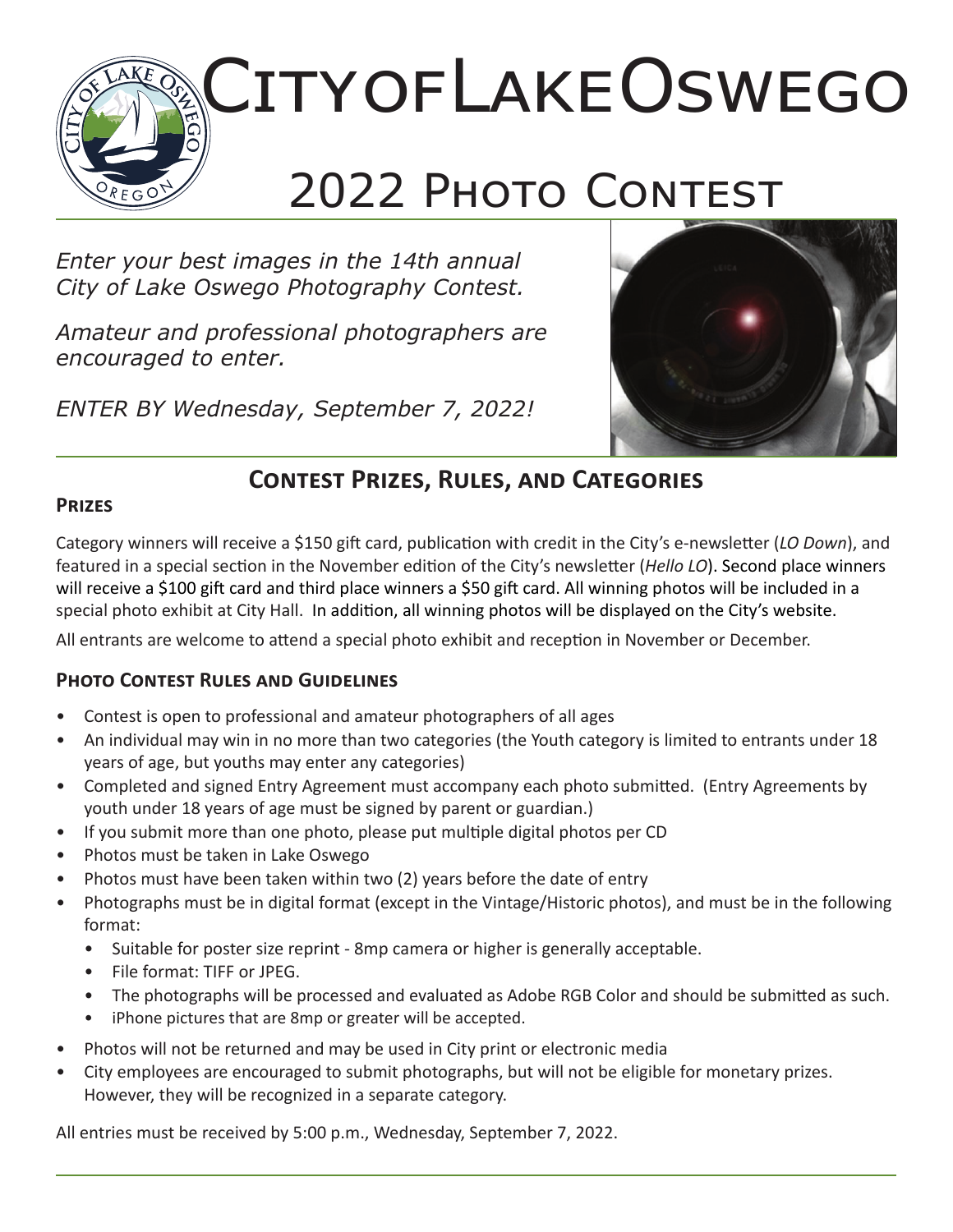#### **Photo Contest Categories**

Contest entries will be judged on overall quality, creativity and how well the photograph portrays Lake Oswego. The City reserves the right not to award prizes if a suitable photograph has not been entered.

- **• Category 1 Life in Lake Oswego** Photos should reflect what you do or see everyday photo examples include special events or community celebrations, sports, parades, people taking a walk and having fun, positive aging, children playing, street scenes, City crews at work, etc.
- **• Category 2 Places in Lake Oswego** Photo examples include Lake Oswego's neighborhoods, shopping districts, streets, parks, trails and green spaces, businesses, etc.
- **• Category 3: Positive Aging in LO** Photos should depict people 50 and older. It should feature great aspects of aging in Lake Oswego; for example, someone hiking one of our trails, having a picnic with family in the park, shopping at the Farmers' Market, painting, fishing, etc. Photographers can be of any age.
- **• Category 4 Plants and Wildlife in Lake Oswego** Photos should reflect the close-up beauty of Lake Oswego - it's environment and wildlife.
- **• Category 5 Pets in Lake Oswego**  Send us your favorite pet photo. Photos should feature your pet enjoying life in Lake Oswego; for example playing at the dog park or designated off-leash area, going for a walk along one of our pathways, enjoying the lake or river, etc.
- **• Category 6 Digitally Altered Photographic Images** This category is designed for photographs that are more than just enhanced through digital fine-tuning. Photographer should describe the digital enhancement or manipulation applied to the image.
- **• Category 7 Youth** (entrant/photographer must be under the age of 18) Photos taken in Lake Oswego can reflect any subject matter the entrant would like to submit.

**Vintage/Historic** photos (photos taken prior to 1970) can be submitted for consideration in any of the above categories. These photos may be submitted as a print instead of digital or can be scanned and submitted digitally.

#### **Judging**

A panel consisting of City of Lake Oswego staff and a City Councilor ("Judges") will evaluate all eligible entries based on overall quality, creativity and how well the photograph portrays Lake Oswego in relation to the category criteria. The Judges will select three finalists from each category. The City will notify the finalists by mid-September. The entries of the finalists will be published in the October *HelloLO*. First, Second and Third Place winners will be selected in each category by a public vote.

The public will be able to vote online or by mail. Voting will close on October 15.

Category winners will be announced in early November. Decisions of the Judges and the public are final and binding.

#### **How to Enter Your Photos**

Complete the entry form and **submit your photos online at www.lakeoswego.city/publicaffairs/photo-contest**.

You can also mail or deliver a CD of your photo and a completed Entry Agreement for each photo to:

Bonnie Hirshberger City of Lake Oswego 380 A Avenue PO Box 369 Lake Oswego, OR 97034

Mailed or delivered entries must be received by 5:00 p.m., Wednesday, September 7, 2022.

#### **For More Information Contact**

Bonnie Hirshberger, Citizen Information Specialist, 503-675-3992 or bhirshberger@lakeoswego.city.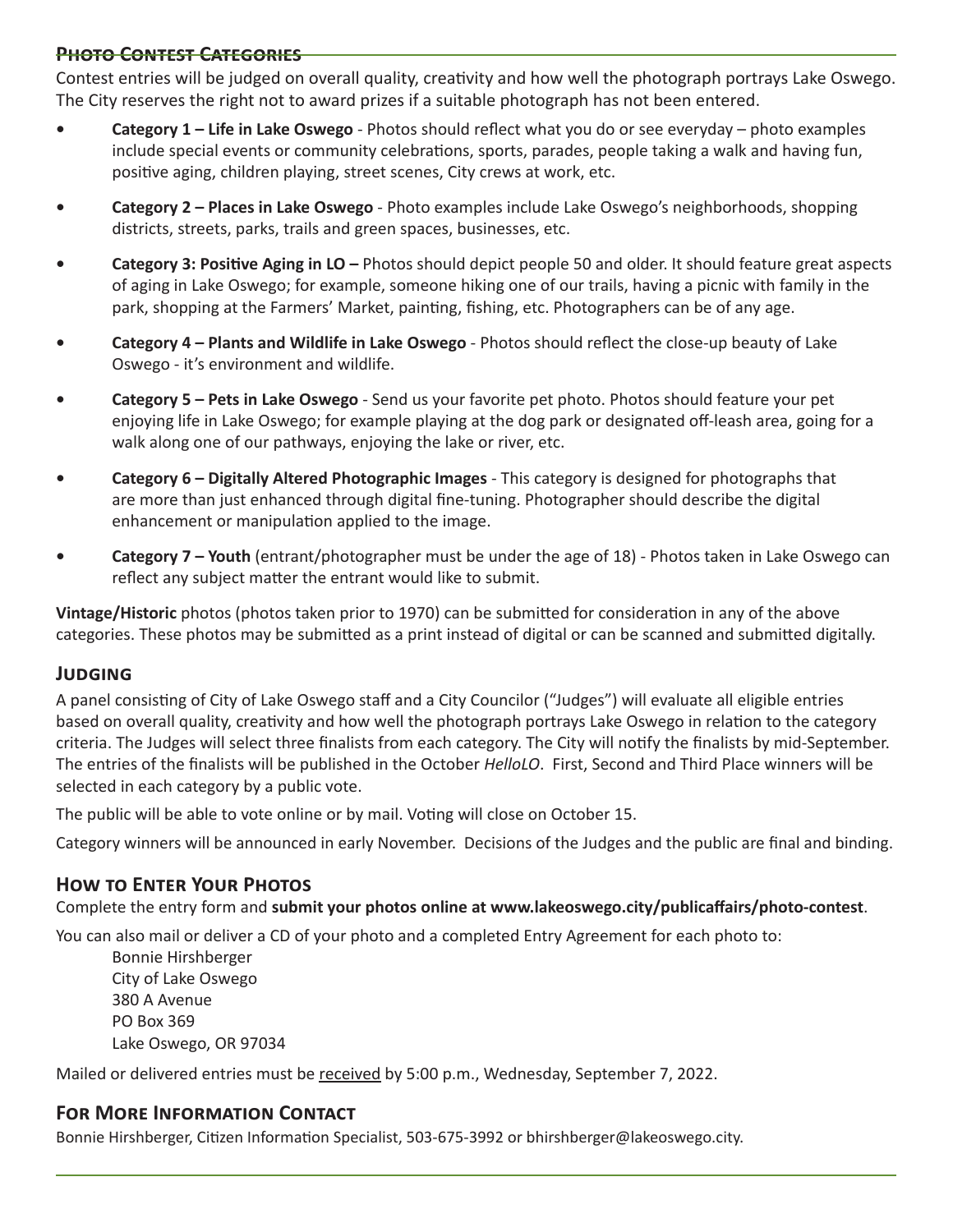#### **City of Lake Oswego Photo Contest**

#### **Entry Agreement**



*Entries must be submitted by 5:00 p.m., Wednesday, September 7, 2022*

NAME OF CONTESTANT:

In submitting the attached photo to the City of Lake Oswego and participating in the City of Lake Oswego Photo Contest, I hereby warrant and agree to the following:

- I am the author of, and have lawful ownership rights to the photo, including the publication and republication rights of the photo.
- The photo is the result of Contestant's sole artistic effort.
- The photo is unique and original and does not infringe upon any copyright, trademark, or patent.
- Any models or persons identifiable in the photo have given approval for publication and distribution (releases) of photo as stated in this Entry Agreement, and that City shall have no obligation to compensate the models or persons.
- The photo is free and clear of any lien.
- Contestant licenses to the City perpetually all rights of reproduction, distribution, and to display two- or threedimensional reproductions of the photo in any manner, provided however that the City's use of the photo shall be restricted to use, publication, republication, and distribution of whatsoever kind relating to any City publication or event, including, without limitation, public display as well as reproduction on City items, such as print ads, postcards, posters, brochures, applications, television programs, City website, and any other of distribution or display, whether print, electronic, or televised. In addition, the City may alter images of the photo as necessary to fit into reduced or enlarged format sizes. The photo may be reproduced, displayed, or distributed in any form without photo credit to the Contestant. No compensation shall be due to Contestant.
- Contestant agrees to release, defend, indemnify and hold harmless the City, its agents, officials, employees, and volunteers from and against any and all claims and liability, including but not limited to copyright, trademark, or patent infringement, arising out of Contestant's participation or association with the City of Lake Oswego Photo Contest, or publication or distribution of the photo. Contestant agrees to pay all costs incident to any claim, including, without limitation, attorneys' fees.

I agree that the above information is correct. I further agree that this agreement is intended to be as broad and inclusive as is permitted by the law of the State of Oregon and of the United States.

| CONTESTANT: |
|-------------|
|-------------|

| Name (print):                                                  |                                               | Date:  |
|----------------------------------------------------------------|-----------------------------------------------|--------|
| Signature:                                                     |                                               |        |
| Signature of parent or guardian:<br>(if under 18 years of age) |                                               |        |
| Address:                                                       |                                               |        |
| Email:                                                         |                                               | Phone: |
| Photo name, description,<br>1<br>and date taken:               |                                               |        |
|                                                                | Include additional photo information on back. |        |